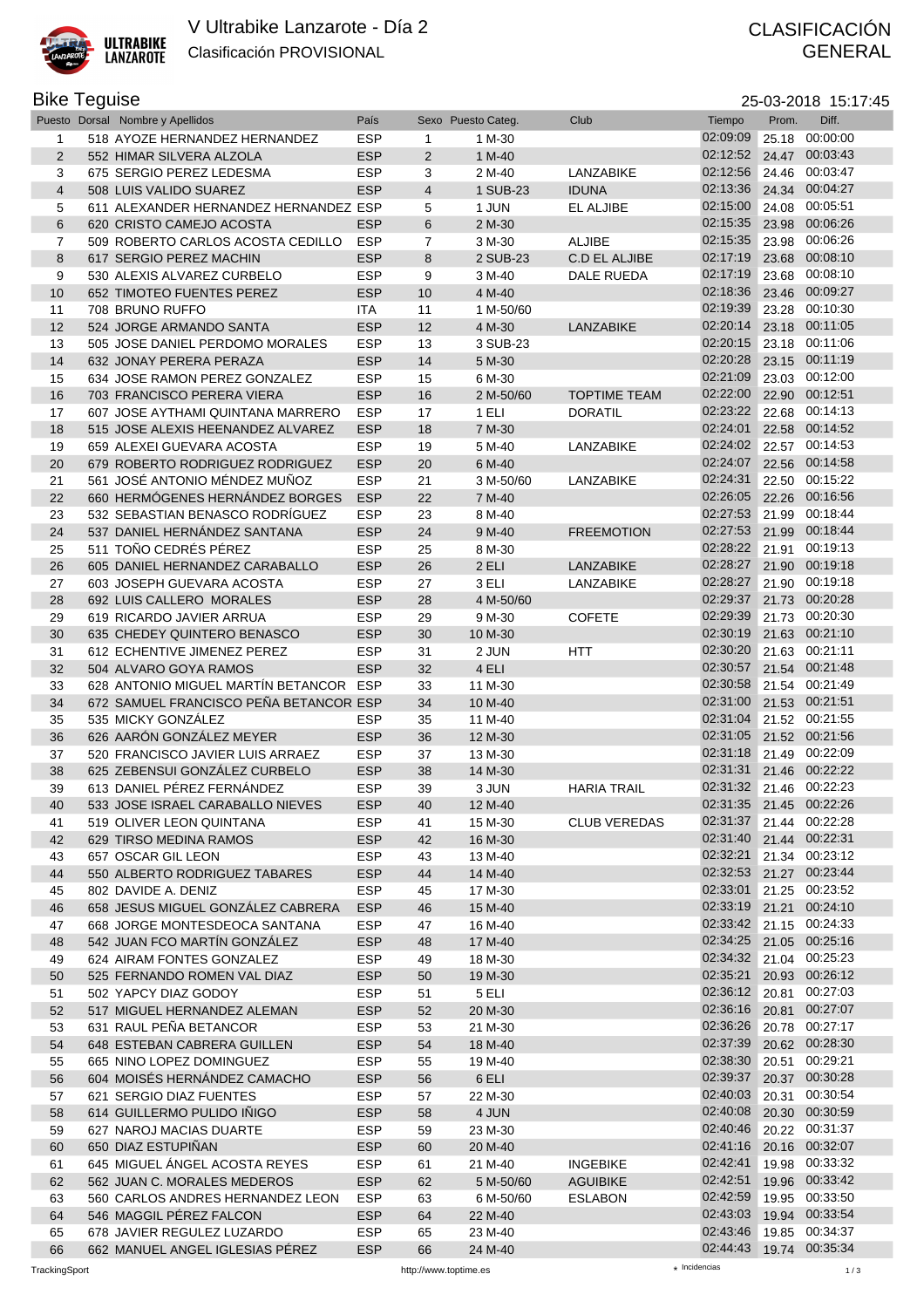| <b>Bike Teguise</b><br>25-03-2018 15:17:45 |  |                                                                |                          |            |                       |                          |                                     |                |                                  |
|--------------------------------------------|--|----------------------------------------------------------------|--------------------------|------------|-----------------------|--------------------------|-------------------------------------|----------------|----------------------------------|
|                                            |  | Puesto Dorsal Nombre y Apellidos                               | País                     |            | Sexo Puesto Categ.    | Club                     | Tiempo                              | Prom.          | Diff.                            |
| 67                                         |  | 633 ADRIÁN PERERA PÉREZ                                        | <b>ESP</b>               | 67         | 24 M-30               |                          | 02:44:46                            | 19.73          | 00:35:37                         |
| 68                                         |  | 554 LOLA FIESTAS PERDOMO                                       | <b>ESP</b>               | 1F         | 1 M-40                |                          | 02:44:54                            | 19.72          | 00:35:45                         |
| 69                                         |  | 686 JOSE MANUEL TORO ALCAIDE                                   | <b>ESP</b>               | 68         | 25 M-40               |                          | 02:45:16                            |                | 19.67 00:36:07<br>19.66 00:36:11 |
| 70<br>71                                   |  | 622 MANUEL FERNÁNDEZ MALDONADO<br>507 JESUS TEODORO DIAZ GODOY | <b>ESP</b><br><b>ESP</b> | 69<br>70   | 25 M-30<br>4 SUB-23   | AMASVIENTOMASCA 02:45:20 | 02:45:25                            |                | 19.65 00:36:16                   |
| 72                                         |  | 516 JONAY HERNANDEZ DIAZ                                       | <b>ESP</b>               | 71         | 26 M-30               |                          | 02:46:12                            |                | 19.56 00:37:03                   |
| 73                                         |  | 513 ALEXIS GARCIA DIAZ                                         | <b>ESP</b>               | 72         | 27 M-30               |                          | 02:46:55                            |                | 19.48 00:37:46                   |
| 74                                         |  | 615 ALEJANDRO RODRIGUEZ MENDOZA                                | <b>ESP</b>               | 73         | 5 JUN                 |                          | 02:47:14                            | 19.44          | 00:38:05                         |
| 75                                         |  | 803 SERGIO MORALES GONZALEZ                                    | <b>ESP</b>               | 74         | 26 M-40               |                          | 02:47:25                            |                | 19.42 00:38:16                   |
| 76                                         |  | 699 ALFREDO MORALES GONZALEZ                                   | <b>ESP</b>               | 75         | 7 M-50/60             |                          | 02:47:25                            |                | 19.42 00:38:16                   |
| 77                                         |  | 698 JAIME MANCHADO TOLEDO                                      | <b>ESP</b>               | 76         | 8 M-50/60             |                          | 02:47:25                            |                | 19.42 00:38:16                   |
| 78                                         |  | 558 DIEGO DE LA BARRERA GARCIA                                 | <b>ESP</b>               | 77         | 9 M-50/60             | A MÁS VIENTO MÁS         | 02:47:47                            | 19.38          | 00:38:38                         |
| 79                                         |  | 702 MANUEL PERDOMO PERDOMO                                     | <b>ESP</b>               | 78         | 10 M-50/60            |                          | 02:48:44                            |                | 19.27 00:39:35                   |
| 80                                         |  | 514 SAMUEL GUZMAN GONZALEZ                                     | <b>ESP</b>               | 79         | 28 M-30               | 377BIKES                 | 02:50:04                            |                | 19.12 00:40:55                   |
| 81                                         |  | 528 SERGIO ACOSTA DE LEON                                      | <b>ESP</b>               | 80         | 27 M-40               |                          | 02:50:06                            | 19.11          | 00:40:57                         |
| 82                                         |  | 531 JUAN ANTONIO ARMAS ANDUEZA                                 | <b>ESP</b>               | 81         | 28 M-40               |                          | 02:50:11                            |                | 19.10 00:41:02                   |
| 83                                         |  | 687 MARCOS VERA ROBAINA                                        | <b>ESP</b>               | 82         | 29 M-40               | <b>TARAJAL BIKE</b>      | 02:50:42                            |                | 19.05 00:41:33                   |
| 84                                         |  | 654 CLAUDIO GARCIA RAMOS                                       | <b>ESP</b>               | 83         | 30 M-40               |                          | 02:54:39                            |                | 18.62 00:45:30                   |
| 85                                         |  | 549 FERNANDO MANUEL RODRIGUEZ                                  | <b>ESP</b>               | 84         | 31 M-40               |                          | 02:54:39<br>02:55:19                | 18.62          | 00:45:30<br>00:46:10             |
| 86<br>87                                   |  | 512 ALBERTO CID FERNANDEZ<br>673 JUAN LUIS PEREZ BENITEZ       | <b>ESP</b><br><b>ESP</b> | 85<br>86   | 29 M-30               |                          | 02:55:39                            | 18.54<br>18.51 | 00:46:30                         |
| 88                                         |  | 693 FRANCISCO JOSÉ CONCEPCIÓN                                  | <b>ESP</b>               | 87         | 32 M-40<br>11 M-50/60 |                          | 02:55:45                            | 18.50          | 00:46:36                         |
| 89                                         |  | 696 ALI KARIM HOBALLAH                                         | <b>ESP</b>               | 88         | 12 M-50/60            |                          | 02:55:45                            |                | 18.50 00:46:36                   |
| 90                                         |  | 559 ALVARO FERNANDEZ RODRIGUEZ                                 | <b>ESP</b>               | 89         | 13 M-50/60            |                          | 02:55:46                            | 18.50          | 00:46:37                         |
| 91                                         |  | 641 ANTONIO VALIENTE RODRIGUEZ                                 | <b>ESP</b>               | 90         | 30 M-30               |                          | 02:57:58                            |                | 18.27 00:48:49                   |
| 92                                         |  | 541 DAVID MARANTE                                              | <b>ESP</b>               | 91         | 33 M-40               |                          | 02:58:06                            | 18.25          | 00:48:57                         |
| 93                                         |  | 685 JOSÉ IGNACIO SUÁREZ PERDÓN                                 | <b>ESP</b>               | 92         | 34 M-40               |                          | 02:58:07                            |                | 18.25 00:48:58                   |
| 94                                         |  | 669 OSCAR MORENO MARTIN                                        | <b>ESP</b>               | 93         | 35 M-40               |                          | 02:58:09                            |                | 18.25 00:49:00                   |
| 95                                         |  | 522 DOMINGO PEREZ GARCIA                                       | <b>ESP</b>               | 94         | 31 M-30               |                          | 02:58:14                            |                | 18.24 00:49:05                   |
| 96                                         |  | 682 MIGUEL ÁNGEL SALVADOR LÓPEZ                                | <b>ESP</b>               | 96         | 36 M-40               |                          | 02:58:38                            |                | 18.20 00:49:29                   |
| 97                                         |  | 655 JORDI GENABAT ASID                                         | <b>ESP</b>               | 95         | 37 M-40               |                          | 02:58:38                            |                | 18.20 00:49:29                   |
| 98                                         |  | 544 RAÚL MORENO GONZÁLEZ                                       | <b>ESP</b>               | 97         | 38 M-40               |                          | 02:59:13                            | 18.14          | 00:50:04                         |
| 99                                         |  | 553 CARLOS YANEZ PADILLA                                       | <b>ESP</b>               | 98         | 39 M-40               | <b>SAN JUAN</b>          | 02:59:13                            |                | 18.14 00:50:04                   |
| 100                                        |  | 539 JOSE JAVIER LUIS DONIZ                                     | <b>ESP</b>               | 99         | 40 M-40               |                          | 02:59:27                            |                | 18.12 00:50:18                   |
| 101                                        |  | 684 JOSE JUAN SOCAS ALAMO                                      | <b>ESP</b>               | 100        | 41 M-40               |                          | 03:00:39<br>03:00:42                |                | 18.00 00:51:30                   |
| 102                                        |  | 563 FRANCISCO FERNANDO PEREZ CEJAS ESP                         | <b>ESP</b>               | 101        | 14 M-50/60            |                          | 03:00:43                            |                | 17.99 00:51:33<br>17.99 00:51:34 |
| 103<br>104                                 |  | 527 BEATRIZ DELGADO CAMACHO<br>529 JACINTO ALFONSO RODRÍGUEZ   | <b>ESP</b>               | 2F<br>102  | 1 M-30<br>42 M-40     |                          | 03:00:45                            |                | 17.99 00:51:36                   |
| 105                                        |  | 664 JOSE LUIS LEON CORUJO                                      | ESP                      | 103        | 43 M-40               | <b>COFETE</b>            | 03:01:19                            |                | 17.93 00:52:10                   |
| 106                                        |  | 667 ERNESTO MEDINA GUEDES                                      | <b>ESP</b>               | 104        | 44 M-40               | <b>ALJIBE</b>            | 03:01:46                            |                | 17.89 00:52:37                   |
| 107                                        |  | 503 DANIEL FEO CURBELO                                         | <b>ESP</b>               | 105        | 7 ELI                 |                          | 03:02:54                            |                | 17.78 00:53:45                   |
| 108                                        |  | 501 CRISTO JOSÉ CÁRDENES FALCÓN                                | <b>ESP</b>               | 106        | 8 ELI                 |                          | 03:02:54                            |                | 17.78 00:53:45                   |
| 109                                        |  | 540 FRANCISCO MACIAS MARRERO                                   | <b>ESP</b>               | 107        | 45 M-40               | <b>SAUCILLO</b>          | 03:03:11                            |                | 17.75 00:54:02                   |
| 110                                        |  | 694 JOSE MANUEL DORTA FELIPE                                   | <b>ESP</b>               | 108        | 15 M-50/60            |                          | 03:03:44                            |                | 17.69 00:54:35                   |
| 111                                        |  | 602 FRAN ARBELO LORENZO                                        | <b>ESP</b>               | 109        | 9 ELI                 |                          | 03:03:44                            |                | 17.69 00:54:35                   |
| 112                                        |  | 551 PEDRO L. SANCHEZ SANTIAGO                                  | <b>ESP</b>               | 110        | 46 M-40               |                          | 03:04:26                            |                | 17.63 00:55:17                   |
| 113                                        |  | 637 ALEJANDRO J. REMEDIOS ESPINO                               | <b>ESP</b>               | 111        | 32 M-30               |                          | 03:04:42                            |                | 17.60 00:55:33                   |
| 114                                        |  | 663 ANGEL INFANTE SANCHEZ                                      | <b>ESP</b>               | 112        | 47 M-40               |                          | 03:04:48                            |                | 17.59 00:55:39                   |
| 115                                        |  | 671 GERARDO PEDRAZA RODA                                       | <b>ESP</b>               | 113        | 48 M-40               |                          | 03:05:33                            |                | 17.52 00:56:24                   |
| 116                                        |  | 647 EDDY ANTONIO ARIAS FERMIN                                  | <b>ESP</b>               | 114        | 49 M-40               |                          | 03:05:33                            |                | 17.52 00:56:24                   |
| 117                                        |  | 555 SARA LORENZO GONZÁLEZ                                      | <b>ESP</b>               | 3F         | 2 M-40                | <b>CINCUENTE Y TRES</b>  | 03:05:56<br>03:07:08                |                | 17.49 00:56:47<br>17.37 00:57:59 |
| 118<br>119                                 |  | 630 ANTONIO OLMEDO BOCIO<br>801 MIGUEL ENRIQUE CABRERA VIERA   | <b>ESP</b><br><b>ESP</b> | 115<br>116 | 33 M-30<br>50 M-40    |                          | 03:07:25                            |                | 17.35 00:58:16                   |
| 120                                        |  | 609 JUANA TERESA NEGRÍN SANGINES                               | <b>ESP</b>               | 4F         | 1 M-50/60             |                          | 03:09:13                            |                | 17.18 01:00:04                   |
| 121                                        |  | 521 YERAY LUIS QUINTERO                                        | <b>ESP</b>               | 117        | 34 M-30               |                          | 03:09:20                            |                | 17.17 01:00:11                   |
| 122                                        |  | 700 MIGUEL AGUSTIN PADILLA RAMIREZ                             | <b>ESP</b>               | 118        | 16 M-50/60            |                          | 03:09:54                            |                | 17.12 01:00:45                   |
| 123                                        |  | 689 ISIDRO ALVAREZ HERNANDEZ                                   | <b>ESP</b>               | 119        | 17 M-50/60            |                          | 03:10:53                            |                | 17.03 01:01:44                   |
| 124                                        |  | 690 MARTÍN BIDEGAIN OLT                                        | <b>URU</b>               | 120        | 18 M-50/60            |                          | 03:11:10                            |                | 17.01 01:02:01                   |
| 125                                        |  | 656 WALTER GIANNELLI                                           | <b>ESP</b>               | 121        | 51 M-40               |                          | 03:11:32                            |                | 16.97 01:02:23                   |
| 126                                        |  | 506 DAVID VIERA TREJO                                          | <b>ESP</b>               | 122        | <b>10 ELI</b>         |                          | 03:12:13                            |                | 16.91 01:03:04                   |
| 127                                        |  | 691 JOSÉ ANDRÉS BLANCO SÁNCHEZ                                 | <b>ESP</b>               | 123        | 19 M-50/60            |                          | 03:13:11                            |                | 16.83 01:04:02                   |
| 128                                        |  | 557 LUIS ENRIQUE CABRERA HERNANDEZ                             | <b>ESP</b>               | 124        | 20 M-50/60            | <b>GUAGUEROS</b>         | 03:13:39                            |                | 16.79 01:04:30                   |
| 129                                        |  | 526 NADIA MARÍA CUBAS CASTILLA                                 | <b>ESP</b>               | 5F         | 2 M-30                | <b>EL FOGUEO</b>         | 03:14:17                            |                | 16.73 01:05:08                   |
| 130                                        |  | 701 EMILIO PAEZ LORENZO                                        | <b>ESP</b>               | 125        | 21 M-50/60            |                          | 03:15:57                            |                | 16.59 01:06:48                   |
| 131                                        |  | 547 FRANCISCO PEREZ GONZALEZ                                   | <b>ESP</b>               | 126        | 52 M-40               |                          | 03:16:31                            |                | 16.54 01:07:22                   |
| 132                                        |  | 538 JAVIER HIDALGO VILA                                        | <b>ESP</b>               | 127        | 53 M-40               |                          | 03:16:33                            |                | 16.54 01:07:24                   |
| 133                                        |  | 564 DORIS KRIMM                                                | <b>ESP</b>               | 6F         | 2 M-50/60             |                          | 03:21:22                            |                | 16.14 01:12:13                   |
| 134                                        |  | 643 ESTHER PERDOMO REYES                                       | <b>ESP</b>               | 7F         | 3 M-30                |                          | 03:22:11                            |                | 16.08 01:13:02                   |
| 135                                        |  | 642 KIM DE JONG                                                | <b>ESP</b><br><b>ESP</b> | 8F         | 4 M-30                | <b>BIKRONOS</b>          | 03:22:11<br>03:24:33 15.89 01:15:24 |                | 16.08 01:13:02                   |
| 136                                        |  | 606 CRISTIAN HERNÁNDEZ GARCIA                                  |                          | 128        | <b>11 ELI</b>         |                          |                                     |                |                                  |